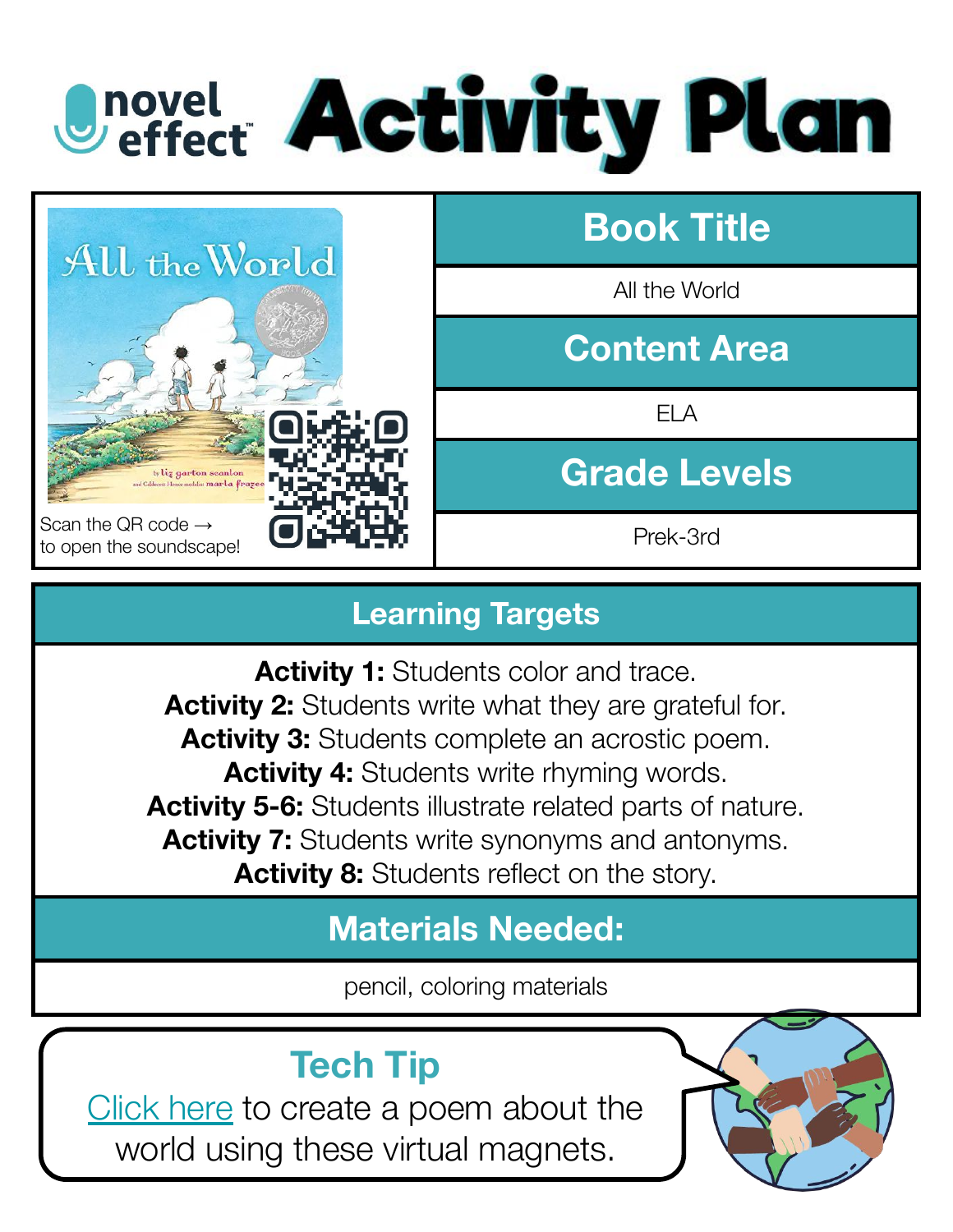

| $\wedge$ $\wedge$ $\wedge$ $\wedge$                                                                                                                                                                                                                                                                                                                                                               |  | and the state of the state of                                                                                                                          | $\mathbf{1}$ and $\mathbf{1}$ and $\mathbf{1}$ and $\mathbf{1}$ and $\mathbf{1}$ and $\mathbf{1}$ and $\mathbf{1}$<br>$\mathbf{1}$ and $\mathbf{1}$ and $\mathbf{1}$ and $\mathbf{1}$ and $\mathbf{1}$ and $\mathbf{1}$ and $\mathbf{1}$ and $\mathbf{1}$ and $\mathbf{1}$ and $\mathbf{1}$ and $\mathbf{1}$ and $\mathbf{1}$ and $\mathbf{1}$ and $\mathbf{1}$ and $\mathbf{1}$ and $\mathbf{1}$ and $\mathbf{1}$ and |
|---------------------------------------------------------------------------------------------------------------------------------------------------------------------------------------------------------------------------------------------------------------------------------------------------------------------------------------------------------------------------------------------------|--|--------------------------------------------------------------------------------------------------------------------------------------------------------|------------------------------------------------------------------------------------------------------------------------------------------------------------------------------------------------------------------------------------------------------------------------------------------------------------------------------------------------------------------------------------------------------------------------|
| $\sqrt{1}$<br>$\sqrt{2}$<br>$1 - -1$ 1                                                                                                                                                                                                                                                                                                                                                            |  | $-1 - 1$ , $-$ , $-$<br>$\cdots$<br>$\mathbf{1}$ and $\mathbf{1}$ and $\mathbf{1}$ and $\mathbf{1}$ and $\mathbf{1}$ and $\mathbf{1}$ and $\mathbf{1}$ | いぼ アメディーアイ                                                                                                                                                                                                                                                                                                                                                                                                             |
| $\mathcal{L}$ $\mathcal{L}$ $\mathcal{L}$ $\mathcal{L}$ $\mathcal{L}$ $\mathcal{L}$ $\mathcal{L}$ $\mathcal{L}$ $\mathcal{L}$ $\mathcal{L}$ $\mathcal{L}$ $\mathcal{L}$ $\mathcal{L}$ $\mathcal{L}$ $\mathcal{L}$ $\mathcal{L}$ $\mathcal{L}$ $\mathcal{L}$ $\mathcal{L}$ $\mathcal{L}$ $\mathcal{L}$ $\mathcal{L}$ $\mathcal{L}$ $\mathcal{L}$ $\mathcal{$<br>$\prime$ and $\prime$ and $\prime$ |  | $\mathbf{1}$ and $\mathbf{1}$ and $\mathbf{1}$ and $\mathbf{1}$<br>アンドランド しゅうしゃ スープ                                                                    | VV 人名卡卡人名                                                                                                                                                                                                                                                                                                                                                                                                              |

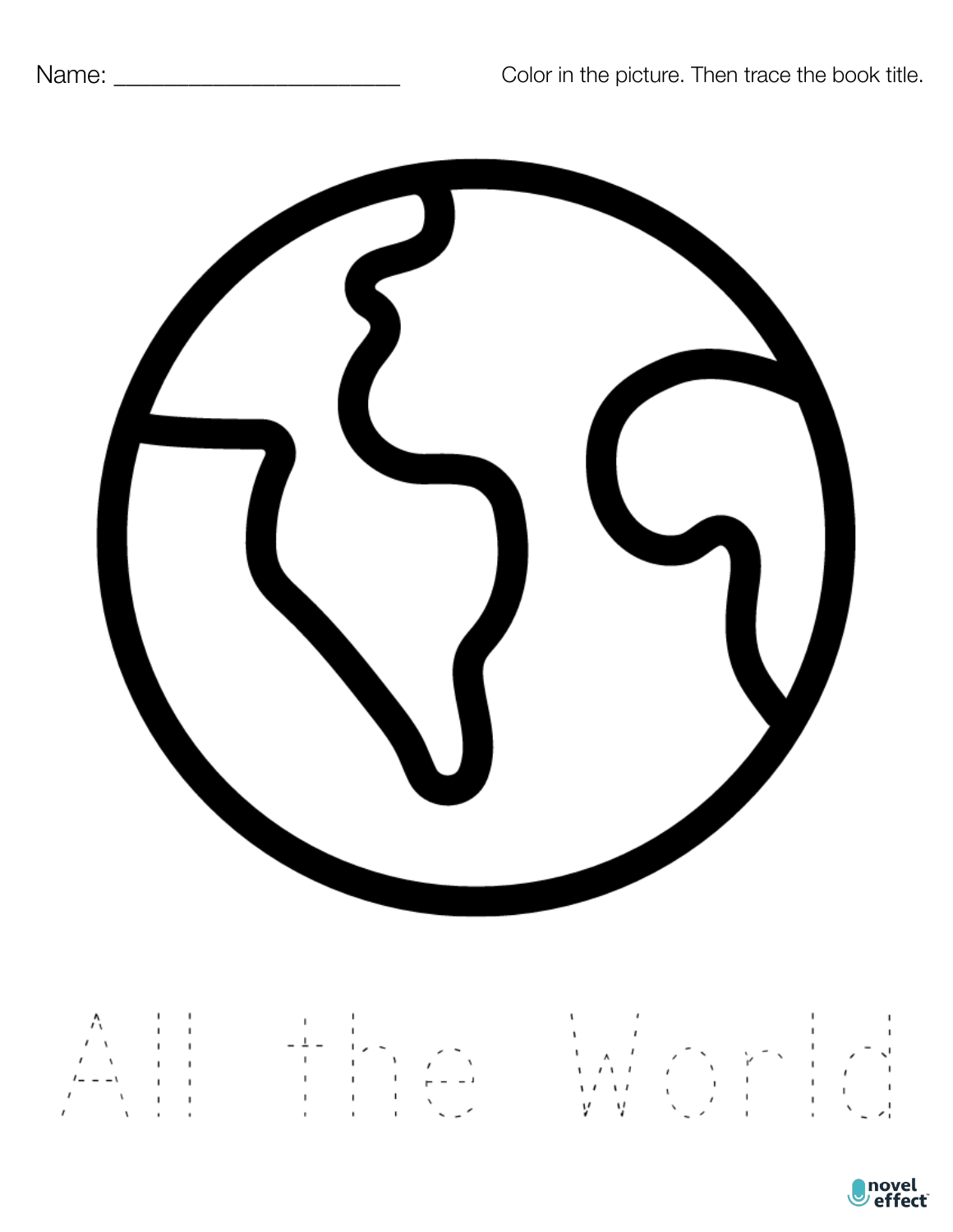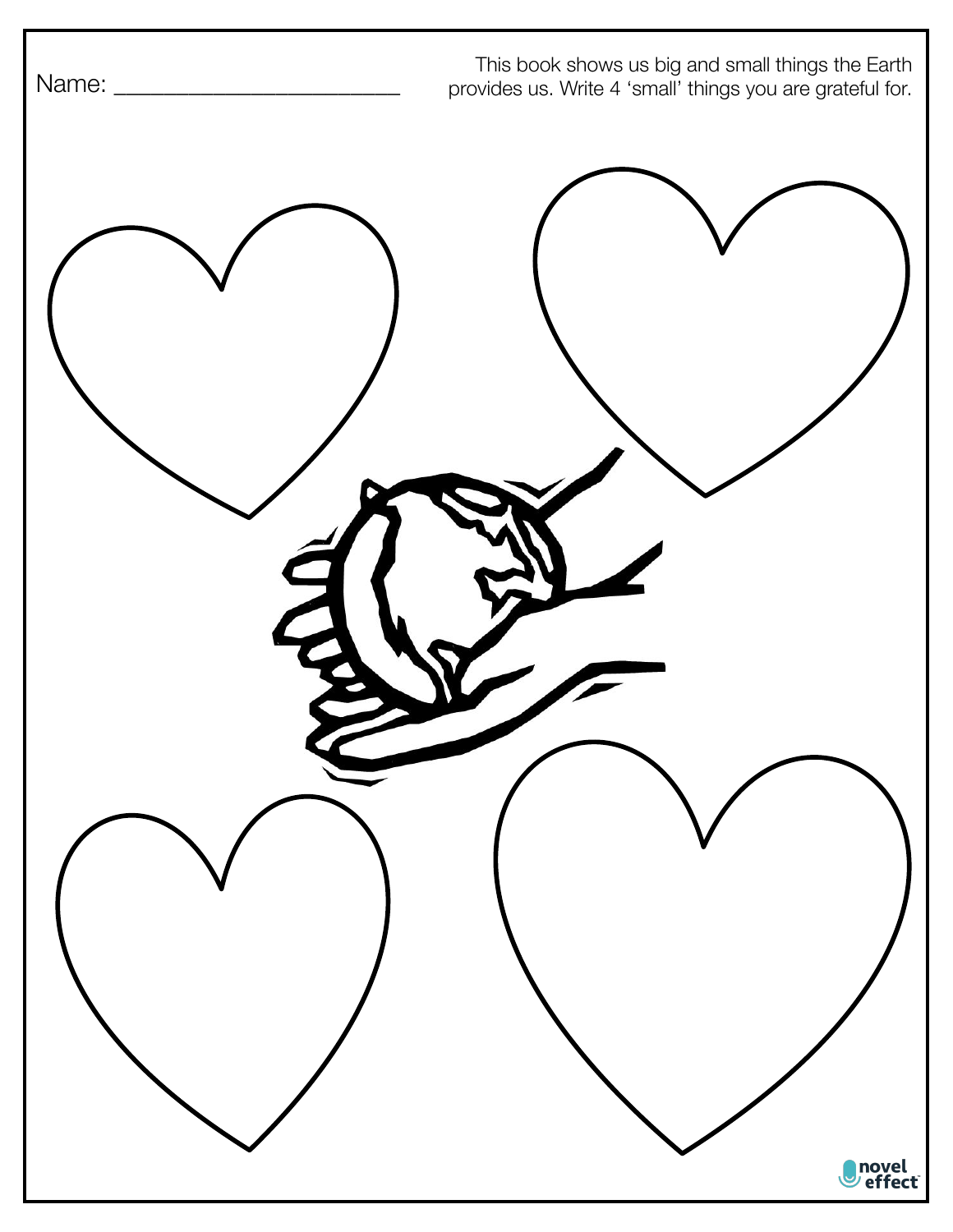|                | Complete this acrostic poem. Use words from the book<br>OR ones that reflect the book's message.                      |
|----------------|-----------------------------------------------------------------------------------------------------------------------|
| $\bullet$      | <u> 1989 - Johann Stoff, deutscher Stoff, der Stoff, der Stoff, der Stoff, der Stoff, der Stoff, der Stoff, der S</u> |
| $\mathbf u$    |                                                                                                                       |
| $\blacksquare$ |                                                                                                                       |
|                |                                                                                                                       |
| W              |                                                                                                                       |
|                |                                                                                                                       |
|                |                                                                                                                       |
|                |                                                                                                                       |
|                |                                                                                                                       |
| $\bigodot$     |                                                                                                                       |
|                | novel<br>/ effect                                                                                                     |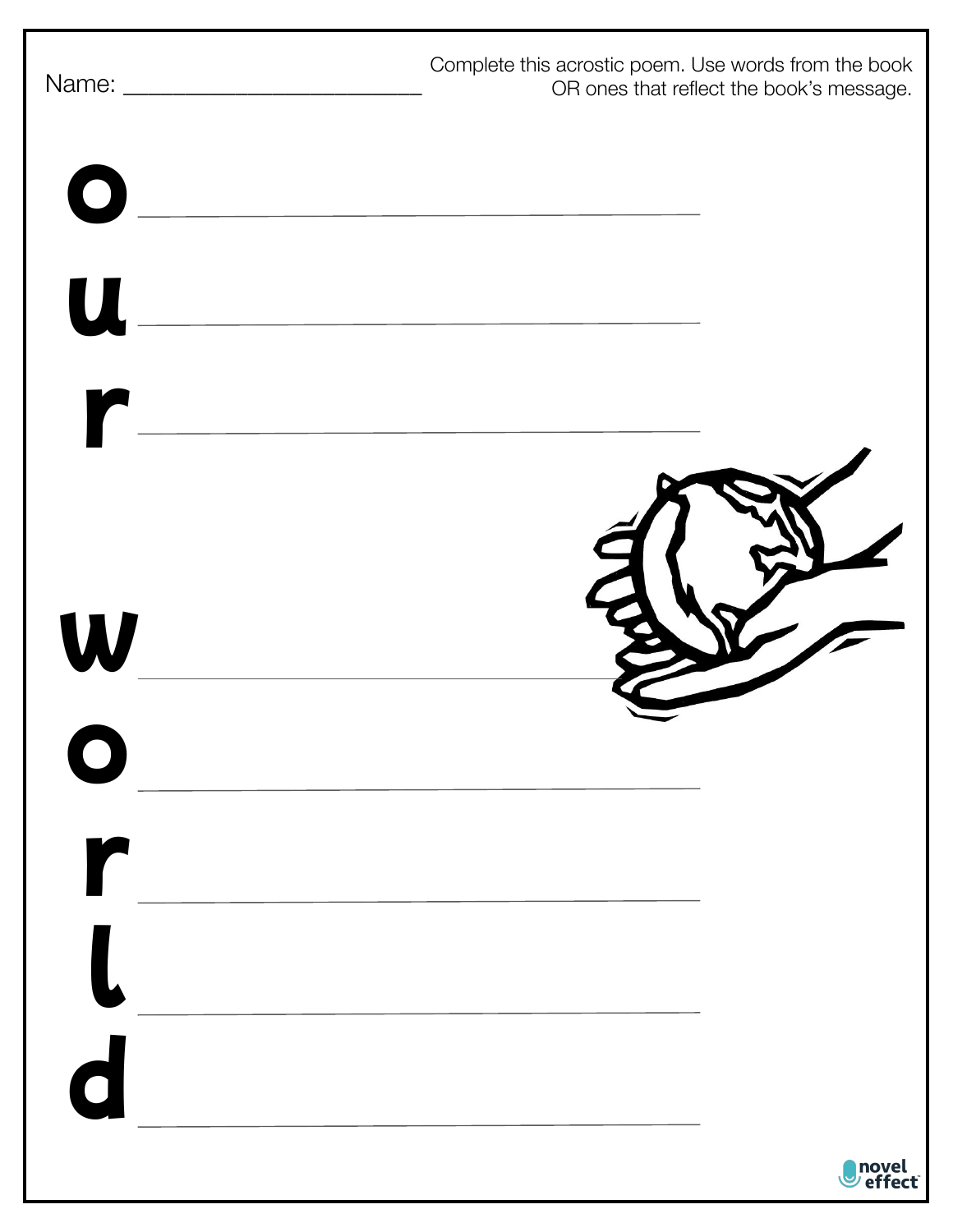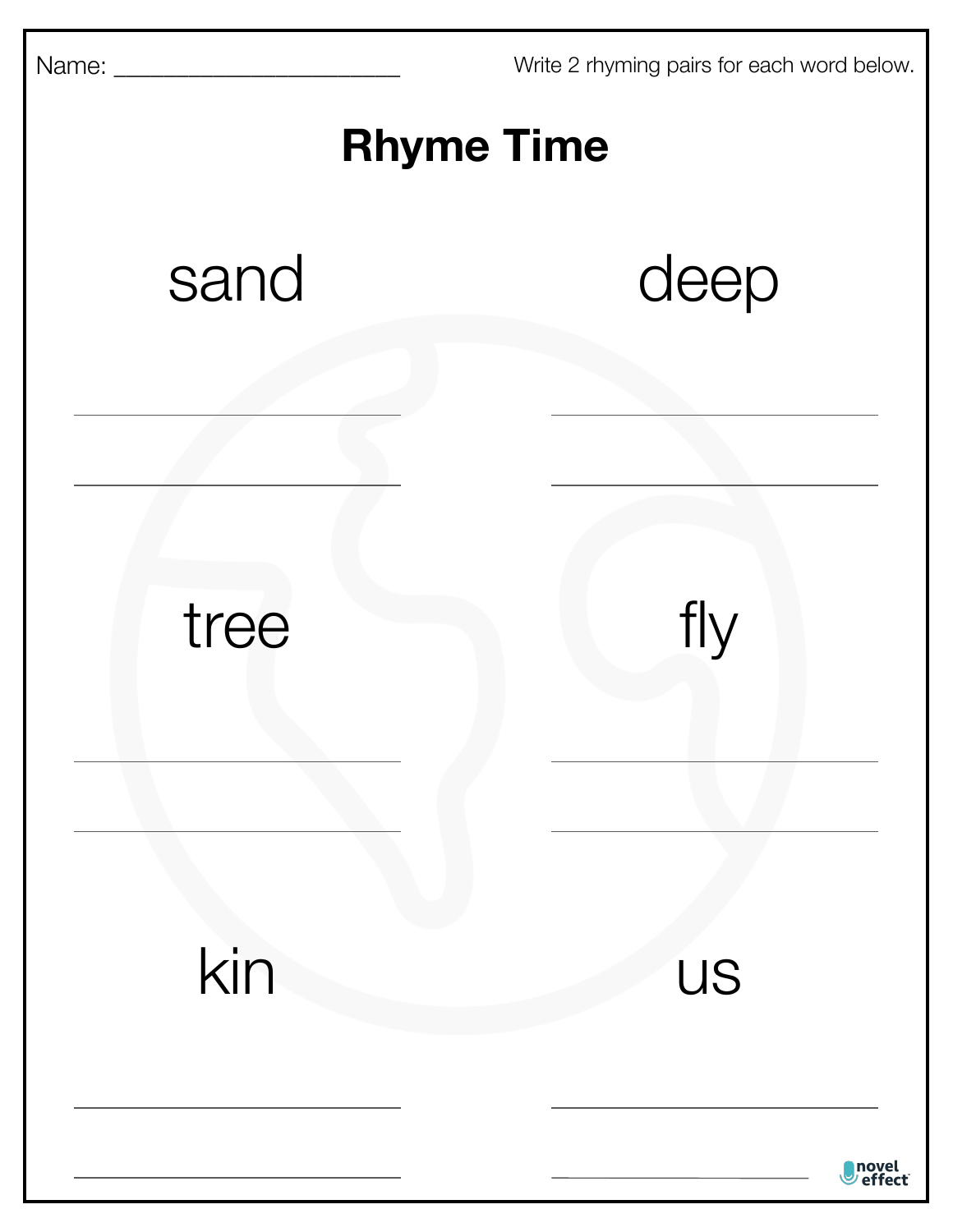Read the quote from the book below. Draw elements that are related in each puzzle piece below.

## "All the world's a garden bed."



Name: \_\_\_\_\_\_\_\_\_\_\_\_\_\_\_\_\_\_\_\_\_\_\_\_\_\_\_\_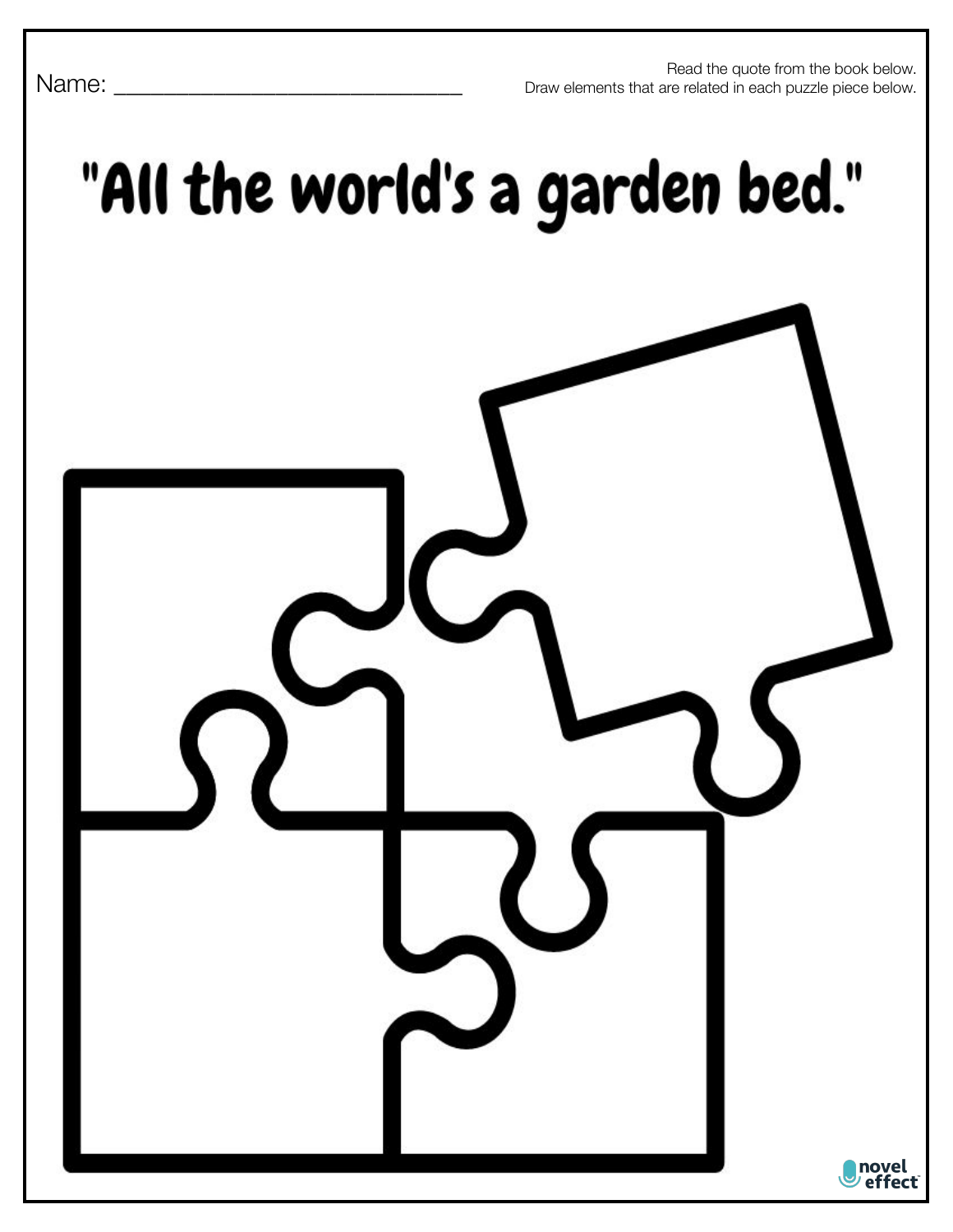Read the quote from the book below. Draw elements that are related in each puzzle piece below.

#### Name:

## 'All the world has got its sky.'

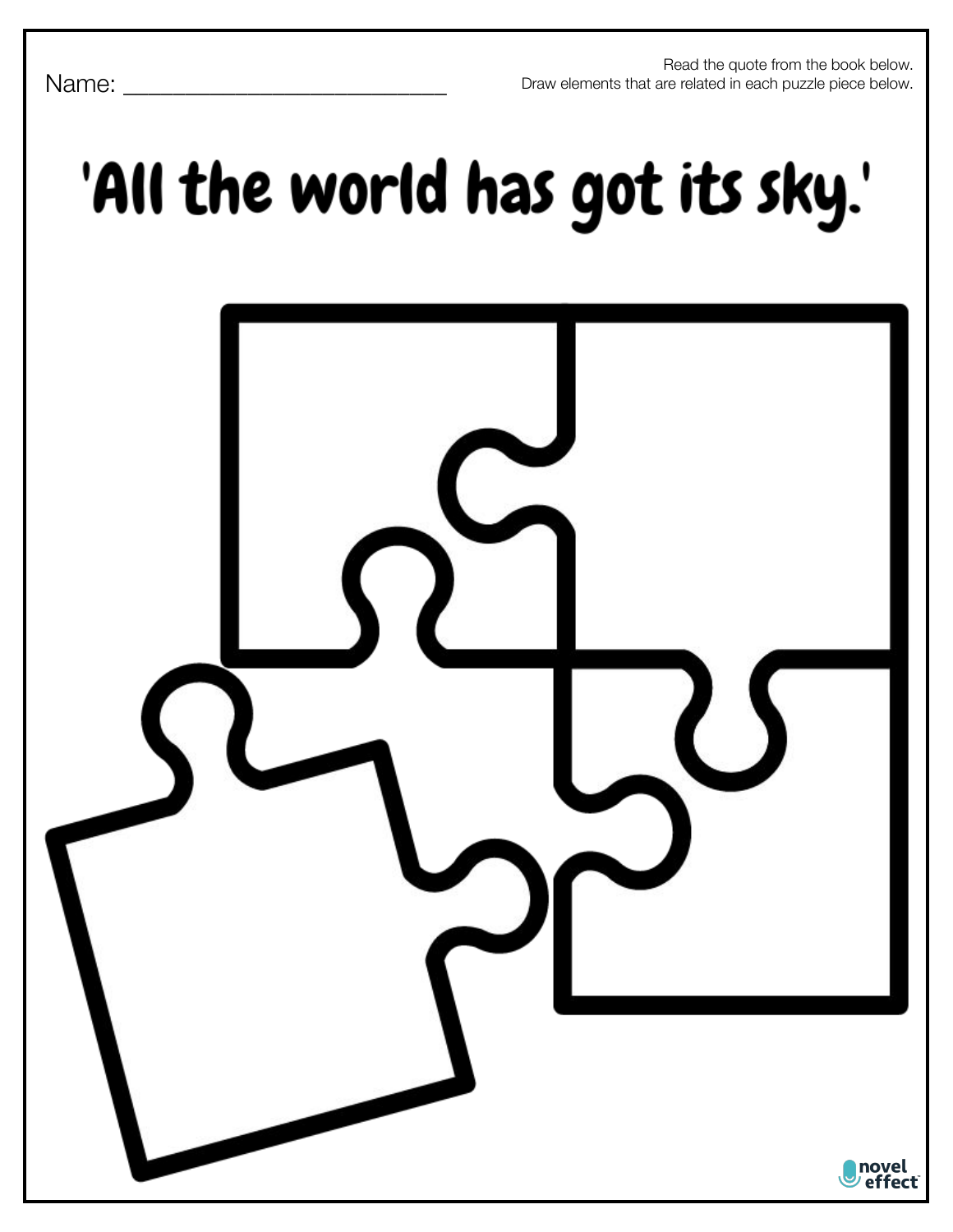Name: \_\_\_\_\_\_\_\_\_\_\_\_\_\_\_\_\_\_\_\_\_\_



### **Story Synonyms and Antonyms**

Write a synonym and antonym for each word.

| Word    | Synonym | Antonym |
|---------|---------|---------|
| share   |         |         |
| fly     |         |         |
| kin     |         |         |
| hungry  |         |         |
| wide    |         |         |
| keep    |         |         |
| stumble |         |         |
| big     |         |         |
| grow    |         |         |
| quiet   |         |         |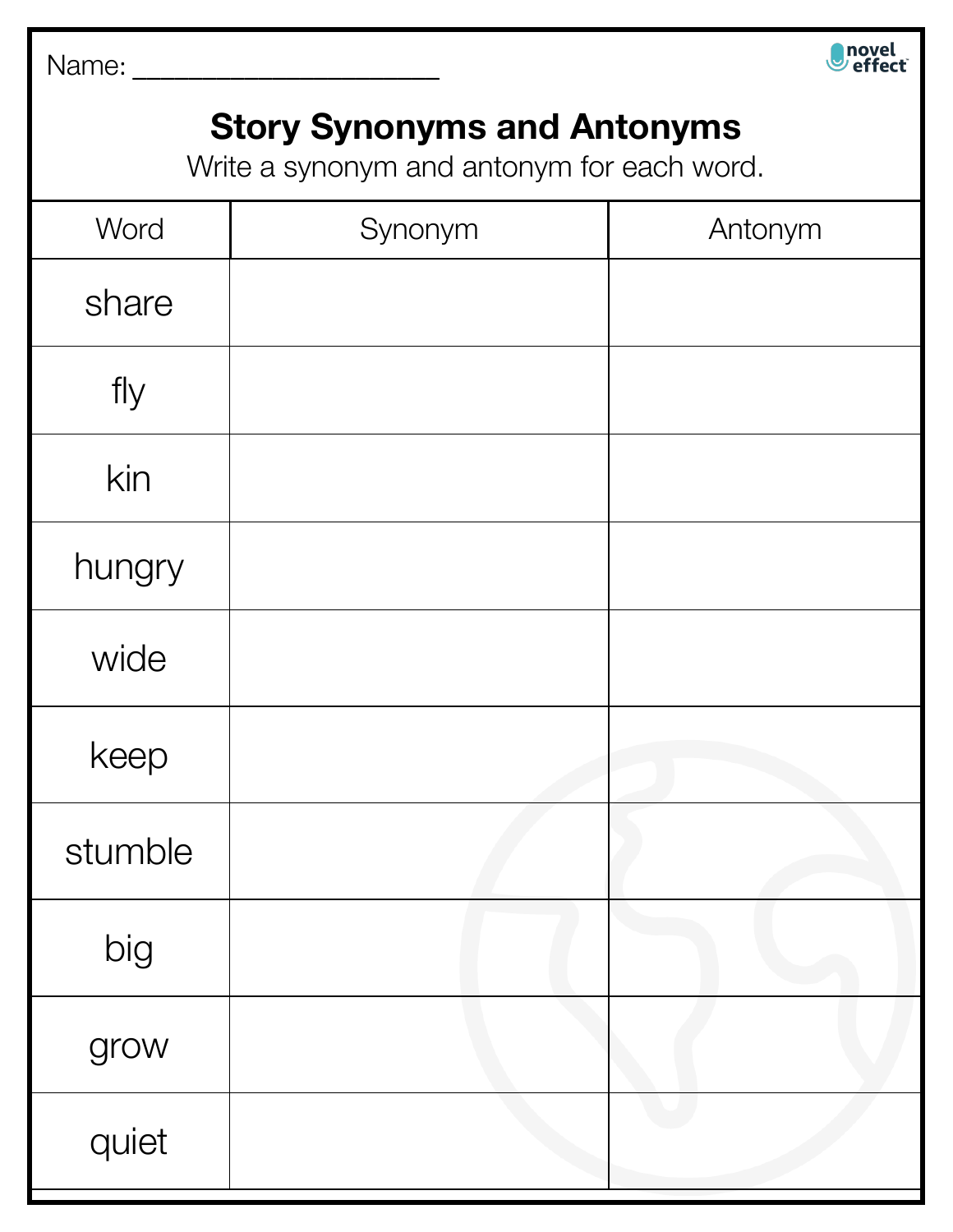Name: \_\_\_\_\_\_\_\_\_\_\_\_\_\_\_\_\_\_\_\_\_\_\_\_\_\_



#### **Book Reflection**

Reflect on the book by answering the questions below.

 $\overline{\phantom{a}}$  , and the contract of the contract of the contract of the contract of the contract of the contract of the contract of the contract of the contract of the contract of the contract of the contract of the contrac

\_\_\_\_\_\_\_\_\_\_\_\_\_\_\_\_\_\_\_\_\_\_\_\_\_\_\_\_\_\_\_\_\_\_\_\_\_\_\_\_\_\_\_\_\_\_\_\_\_\_\_\_\_\_\_\_\_\_\_

 $\overline{\phantom{a}}$  , and the contract of the contract of the contract of the contract of the contract of the contract of the contract of the contract of the contract of the contract of the contract of the contract of the contrac

\_\_\_\_\_\_\_\_\_\_\_\_\_\_\_\_\_\_\_\_\_\_\_\_\_\_\_\_\_\_\_\_\_\_\_\_\_\_\_\_\_\_\_\_\_\_\_\_\_\_\_\_\_\_\_\_\_\_\_

\_\_\_\_\_\_\_\_\_\_\_\_\_\_\_\_\_\_\_\_\_\_\_\_\_\_\_\_\_\_\_\_\_\_\_\_\_\_\_\_\_\_\_\_\_\_\_\_\_\_\_\_\_\_\_\_\_\_\_

\_\_\_\_\_\_\_\_\_\_\_\_\_\_\_\_\_\_\_\_\_\_\_\_\_\_\_\_\_\_\_\_\_\_\_\_\_\_\_\_\_\_\_\_\_\_\_\_\_\_\_\_\_\_\_\_\_\_\_

How did this book make you feel?

What did this story, All the World, make you think about?

What was the main theme of this story? Give an example.

What did you visualize while reading or listening to this story?

Make a text to text OR text to world connection. What did it remind you of?

 $\overline{\phantom{a}}$  , and the contract of the contract of the contract of the contract of the contract of the contract of the contract of the contract of the contract of the contract of the contract of the contract of the contrac

\_\_\_\_\_\_\_\_\_\_\_\_\_\_\_\_\_\_\_\_\_\_\_\_\_\_\_\_\_\_\_\_\_\_\_\_\_\_\_\_\_\_\_\_\_\_\_\_\_\_\_\_\_\_\_\_\_\_\_

\_\_\_\_\_\_\_\_\_\_\_\_\_\_\_\_\_\_\_\_\_\_\_\_\_\_\_\_\_\_\_\_\_\_\_\_\_\_\_\_\_\_\_\_\_\_\_\_\_\_\_\_\_\_\_\_\_\_\_

\_\_\_\_\_\_\_\_\_\_\_\_\_\_\_\_\_\_\_\_\_\_\_\_\_\_\_\_\_\_\_\_\_\_\_\_\_\_\_\_\_\_\_\_\_\_\_\_\_\_\_\_\_\_\_\_\_\_\_

 $\overline{\phantom{a}}$  , and the contract of the contract of the contract of the contract of the contract of the contract of the contract of the contract of the contract of the contract of the contract of the contract of the contrac

\_\_\_\_\_\_\_\_\_\_\_\_\_\_\_\_\_\_\_\_\_\_\_\_\_\_\_\_\_\_\_\_\_\_\_\_\_\_\_\_\_\_\_\_\_\_\_\_\_\_\_\_\_\_\_\_\_\_\_

\_\_\_\_\_\_\_\_\_\_\_\_\_\_\_\_\_\_\_\_\_\_\_\_\_\_\_\_\_\_\_\_\_\_\_\_\_\_\_\_\_\_\_\_\_\_\_\_\_\_\_\_\_\_\_\_\_\_\_

 $\overline{\phantom{a}}$  , and the contract of the contract of the contract of the contract of the contract of the contract of the contract of the contract of the contract of the contract of the contract of the contract of the contrac

Why do you think the author wrote this book, All the World?

What lesson can you gleam from this book?

Did you like this book's writing style? Why or why not?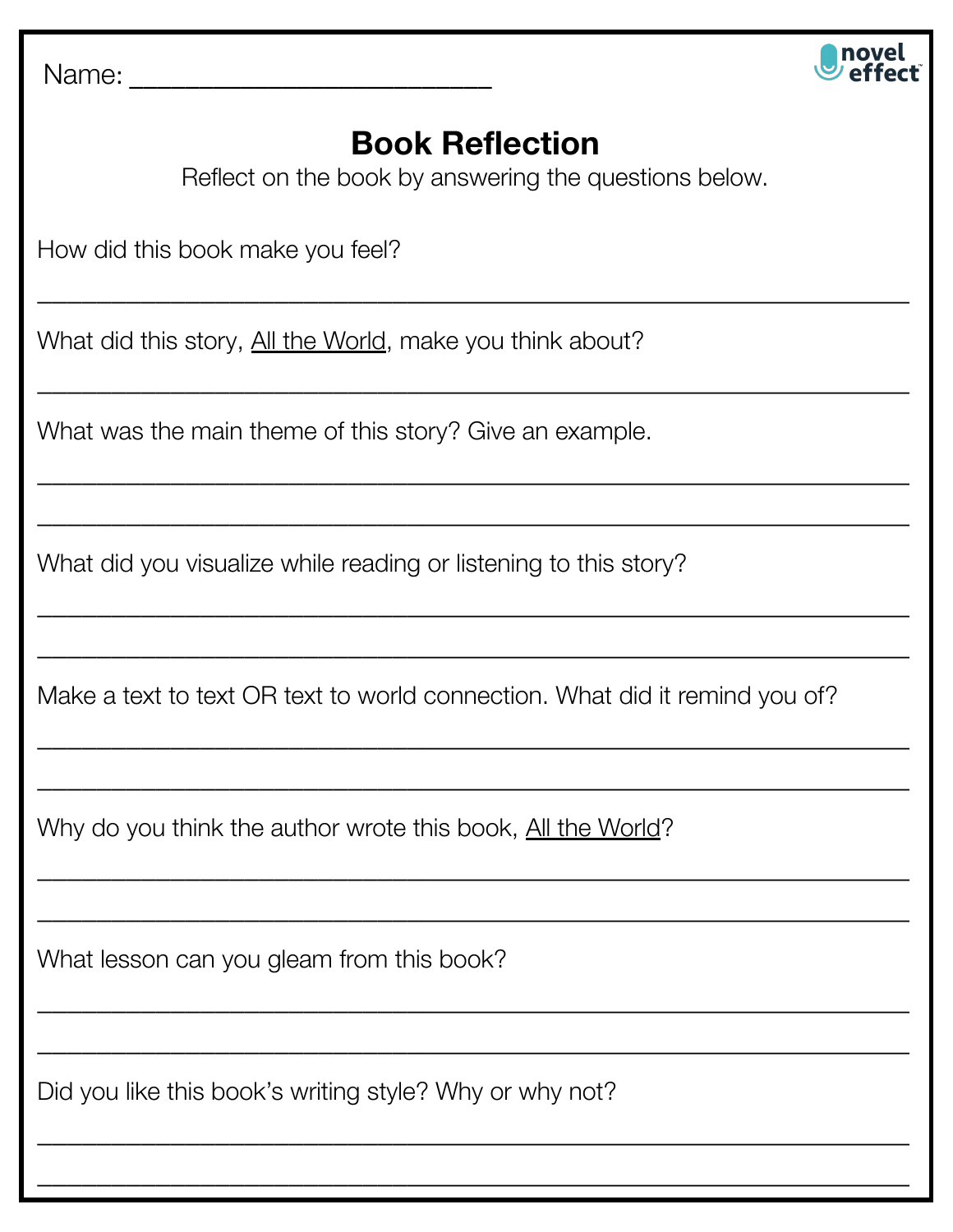## **Discussion Questions**

## **Before Reading:**

- Describe what you notice on the front cover.
- Do you think the characters are related? Why or why not?
- What does the cover remind you of?
- What do you think the setting is? How can you tell?

## **While Reading:**

- How is this book written differently from other books you've read?
- How is the whole world a garden bed?
- What do you think this quote means, "Morning sun because noon blue"?

## **After Reading:**

- Describe what you think the quote on the last page means.
- List rhyming pairs from the story.
- What is the message of this book?
- How can you relate a part of the book to your own experiences?
- What 3 words would you use to describe this book?
- Make a text to text connection. How does this book relate to another book you have read?



**K-2**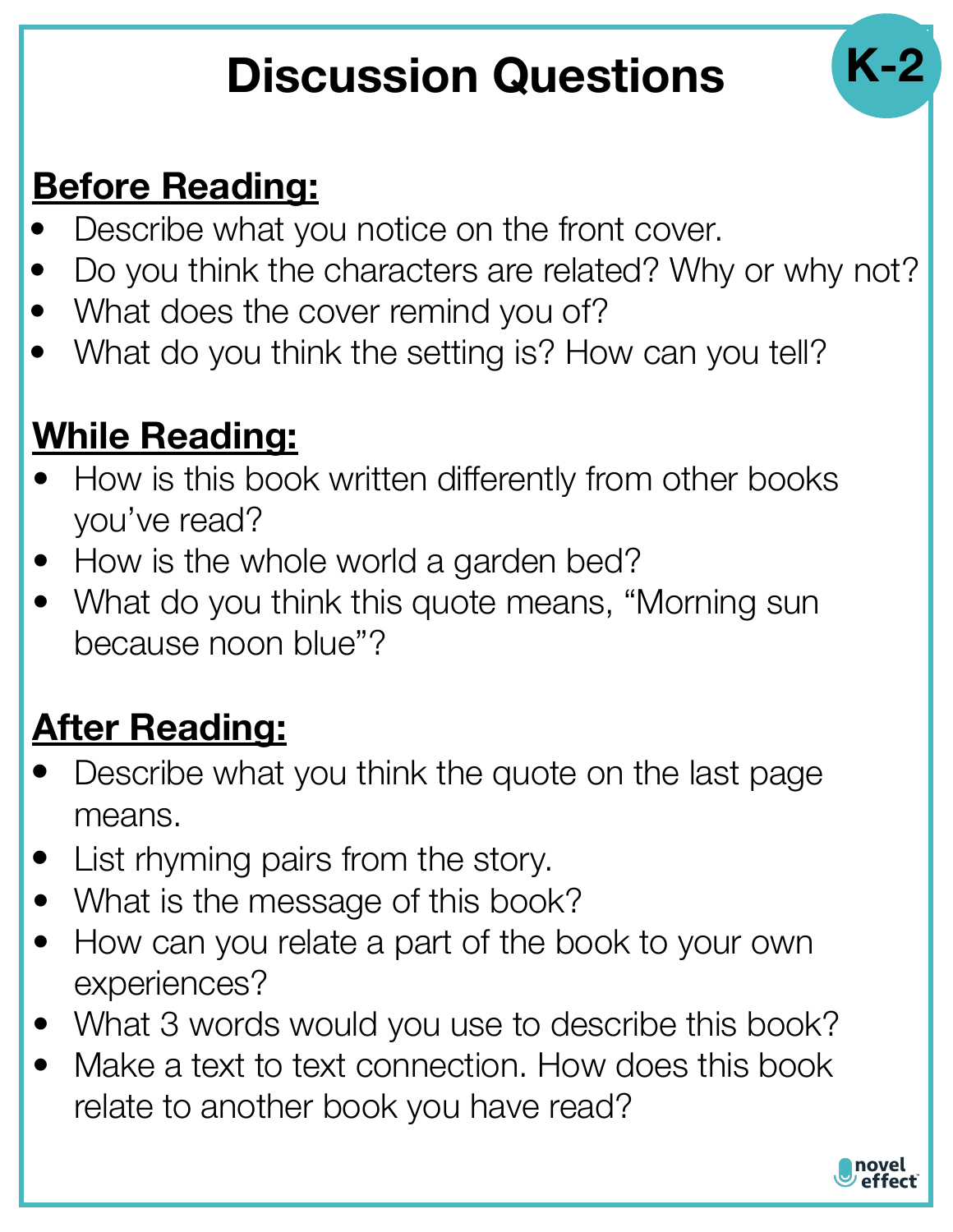# **Writing Prompts**

 $\bullet$ Write a poetic sentence of your<br>own. For example, "Table, bowl,<br>cup, spoon...Hungry tummy,<br>supper's soon."<br>Make a text to self connection.  $\bullet$ What experiences did you relate<br>to in the book?

 $\bullet$ 

 $\bullet$ 

 $\bullet$ 

- to in the book?<br>Explain how this book shows that<br>we are all connected. we are all connected.<br>Describe how this book is written<br>in a different style than other<br>books you've read.
	-

books you ve road.<br>Write a rhyming poem about

nature. When/where do you feel most connected to nature?

**K-2**